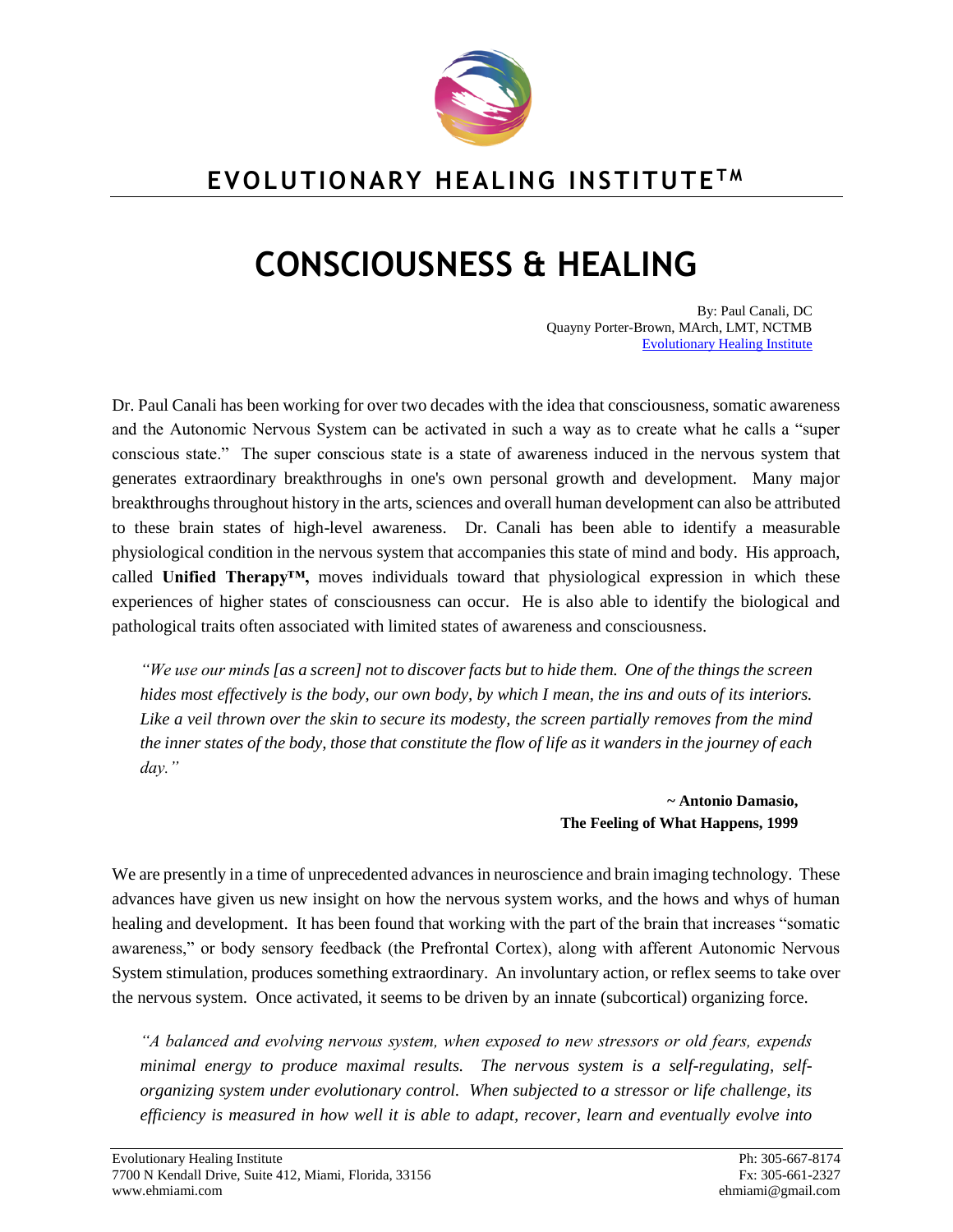*something new and more efficient. That's what growth, healing and positive evolutionary force are all about!"*

### **~ Dr. Paul Canali**

This is the organizing force, which Dr. Canali refers to as the **"Master System."** This Master System seems to take control of all the other bodily systems. With 4.5 billion years of evolutionary intelligence behind it, everything seems possible.

When the Master System kicks in, major systemic healing responses are activated. Systemic means the whole body gets involved, from hormones to neurotransmitters. In this grand internal mind, brain, body balancing event many diseases, including psychological and mental conditions previously resistant to treatment or growth, respond in remarkable ways. When these systemic responses are activated, people will experience themselves in a completely different way. The (extra-ordinary) senses become heightened, and the brain's ability to process new information, or awareness, is extraordinary.

*"Feeling arises in two classes of biological changes. Changes related to body state, and changes related to cognitive state. Most forms of traditional psychotherapy are focused largely on changes related to the interplay between emotions and thought. When a person is upset, the therapy attempts to grasp the meaning of what gives it such emotional power, while happenings in a patient's life are examined for their emotional significance. Most therapies have essentially ignored changes related to bodily states: the sensory dimension of experience. Emotional states are generated by the state of the body's chemical profile, the state of ones viscera and the contraction of the striated muscles of the face, throat, trunk, and limbs!"*

> **~ Antonio Damasio, The Feeling of What Happens, 1999**

*"It's like observing a new evolutionary process in action! Individuals' nervous systems begin selfregulating, organizing and the body begins physically moving in ways that were not thought possible. A person going through this state is fully conscious, and participating in what is happening to them without fear of the process itself... This is a key parameter in any significant healing, or super conscious experience. When individuals are consciously experiencing this innate process, they get the sense that this process is greater than their individual fears, beliefs and diseases. As they merge deeper in this somatic experience and feel the true ins and outs of their biology first hand, it becomes possible to surrender to this powerful process. The Autonomic Nervous System stabilizes and fear begins to evaporate. People experiencing this are no longer afraid of their own physiology. Fear is replaced by deep mindful states, the body-mind when connected in this super conscious way allows individuals to be guided and directed in new and extraordinary ways..."*

**~ Dr. Paul Canali**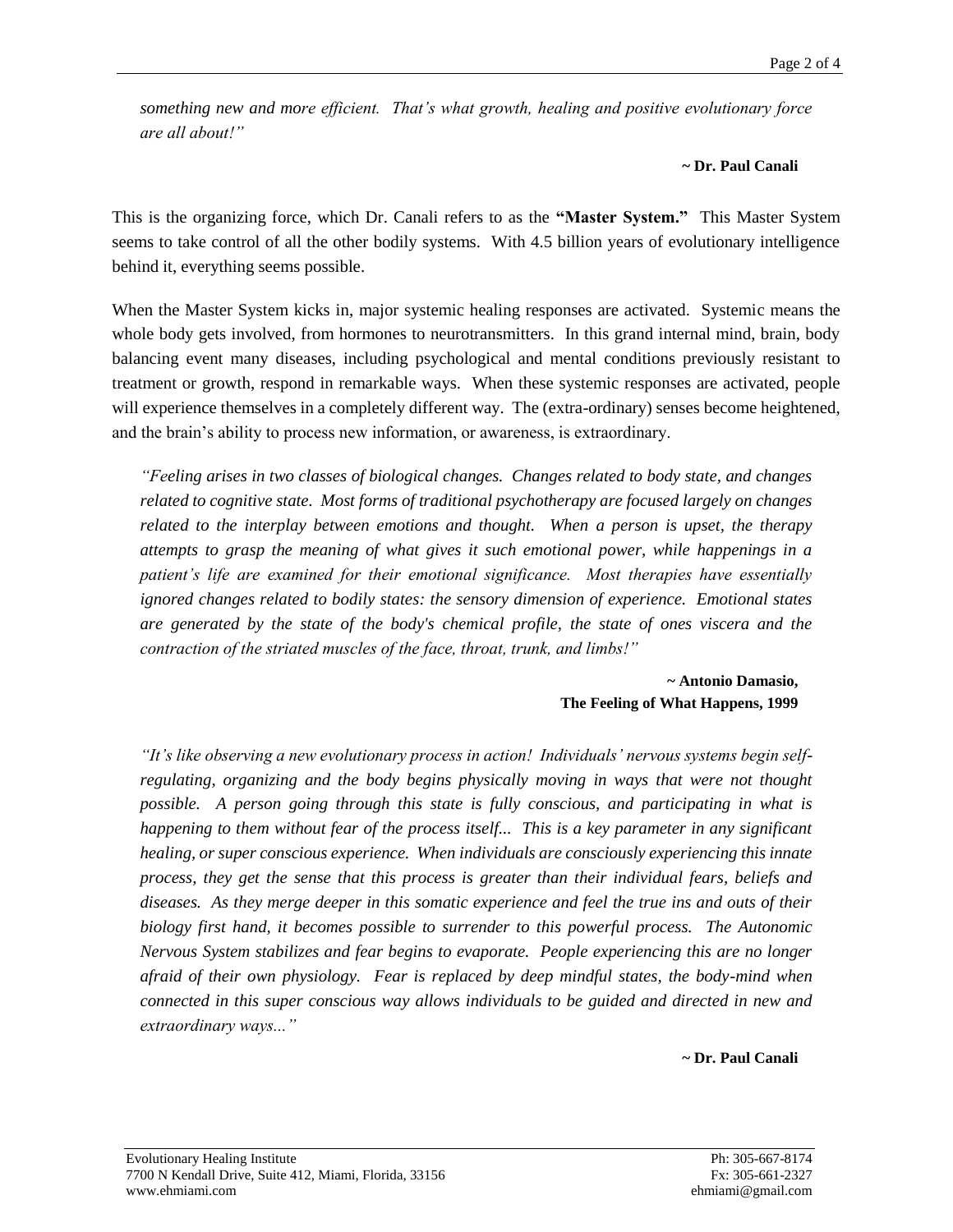*"The various compartments of our minds and bodies are only semi-permeable to awareness. Awareness of certain aspects does not automatically carry over to the other aspect, especially when our fear and woundedness are deep. This is true for all of us, teachers as well as students. Thus we frequently find meditators who are deeply aware of the breath or body, but are almost totally unaware of feelings and others, who understand the mind, but have no wise relationship to the body. Mindfulness works only when we are willing to direct attention to every area of our suffering. This doesn't mean getting caught in our personal histories, as many people fear, but learning how to address them so that we can actually free ourselves from the big and painful "blocks" of our past. Such healing work is often best done in a therapeutic relationship with another person."*

## **-Jack Kornfield Even the Best Meditators Have Old Wounds to Heal, 1996**

Amazingly, the systemic changes that are experienced on the inside, during one of the sessions can also be documented on the outside on film and internally measured with scientific equipment as well. According to Dr. Canali, "We are witnessing, documenting and capturing on film that which has never been seen before." This phenomenon is both **reproducible and independent of one's beliefs**.

Super conscious states can be used in any number of ways, including in the recovery from most illnesses and accidents, such as Post Traumatic Stress and Trauma, TMJ, chronic pain, anxiety, depression, and most psychological disorders. Even more importantly, being able to enter into this state opens the door of our highest human potential.

It is essential to our progress as human beings to experience our nervous system in this way that is without fear, and in a super conscious state. This heightened state of consciousness in the brain, if continuously reproduced, can give us deep and lasting communication with our internal selves. There appears to be a rewiring of the brain that forms new neural connections. Measurable changes in fear and stress hormones like Cortisol, and DHEA are easily detected. In this heightened state of consciousness, a newfound form of internal communication arises. This is a communication that is independent of language, thought, or belief. It is pure, genuine communication born of evolutionary biology.

*"As we merge deeper into self, the very door of fear, buried in the region of the subcortical or limbic brain called the Amygdala, begins to part. Amygdala fear is old, irrational and unconscious; it holds onto the past, keeping us frozen and ever vigilant. The Amygdala forms emotional memories in response to certain sensations, sounds, smells, and images that have become connected with prior painful, threatening or traumatic experiences. The Amygdala will never yield to the cognitive mind. Only the innate driven super conscious state has the power to rewire the brain (neurogenesis) and slay this dragon.*

*Fear and its more persistent cousin, anxiety is at the roots of almost all emotional disorders."*

**~ Joseph E. LeDoux, PhD, Neuroscientist, NYU**